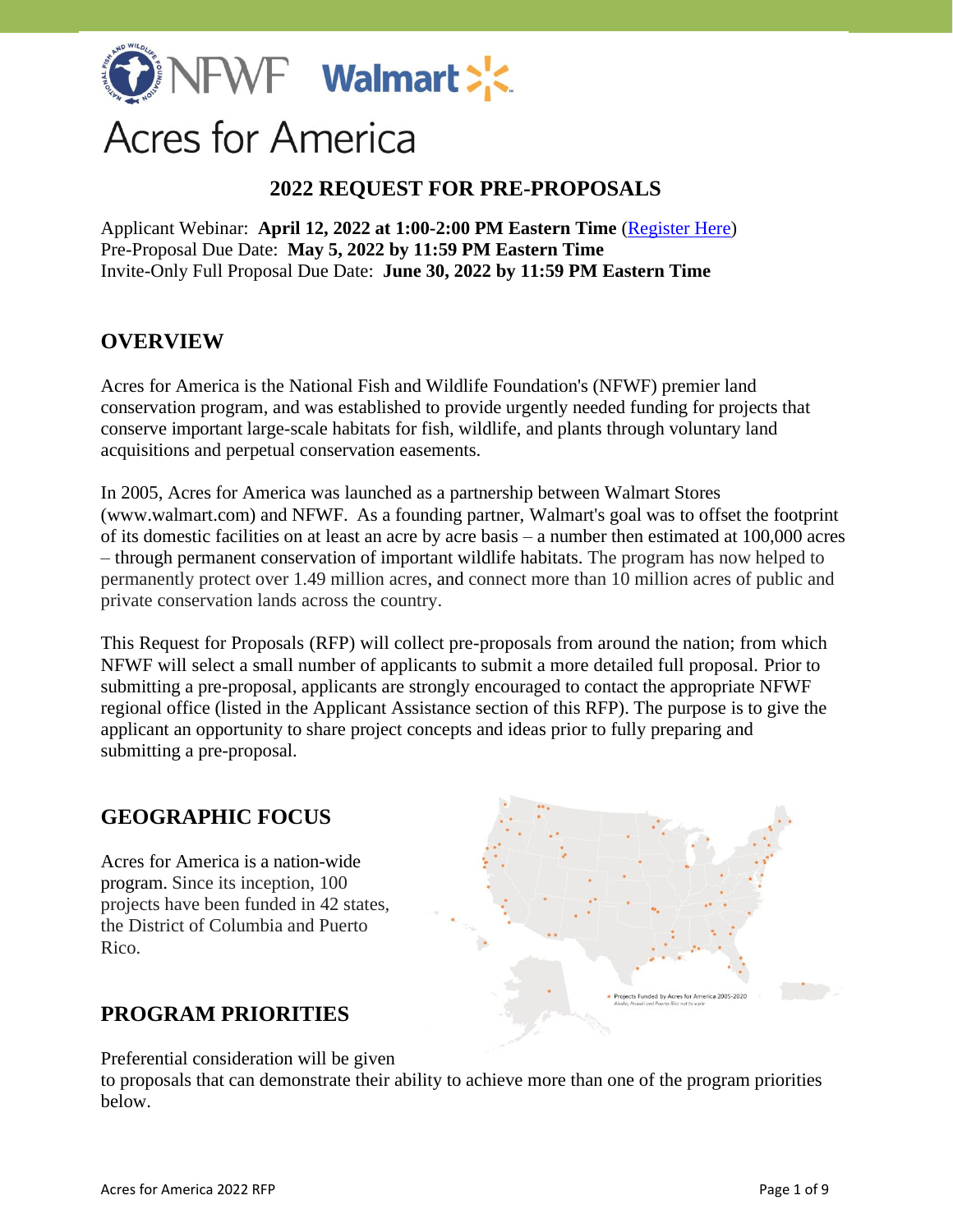- Conserve critical habitats for birds, fish, plants and wildlife
- Connect existing protected lands to unify wild places and protect critical migration routes
- Provide access for people to enjoy the outdoors
- Ensure the future of local economies that depend on forestry, ranching, wildlife and recreation

To be competitive for funding through the Acres for America program, land acquisitions and conservation easements should address the following criteria:

#### **Conservation Criteria:**

- **Project Scale and Program Priorities.** Projects should protect or contribute to the protection of significant acres of land, address one or more of the program priorities, and meet the other criteria below. Acres for America projects have ranged in size from several hundred acres to well over 100,000 acres, with an average size of more than 16,000 acres. The common characteristics of all Acres for America projects is that they are of a size that is significant for the landscape in which they are located, and/or they have exceptional strategic importance for conservation in the region.
- **National or State Conservation Priority.** Endorsement by appropriate federal, state, and local government agencies that the acquisition is of high conservation value is a primary consideration. Please make note if the project is part of published conservation plans (e.g. North American Waterfowl Management Plan, Partners in Flight, etc.), State Wildlife Action Plans or Endangered Species Act Recovery Plans. Activities referenced in a NFWF business plan or a well-developed, comprehensive conservation strategy targeting those geographies/species will be most competitive. Natural Heritage rankings for key species present on the site are an important consideration when available. Endorsement by nonprofit conservation organizations that the acquisition is of high conservation value using same criteria as above is also a primary consideration. Letters of support from agencies and organizations should be available for review at the full proposal stage.
- **Protect Critical Fish and Wildlife Species.** Important fish, wildlife, and/or plant resources, such as endangered species or areas of significant biological diversity, as identified by conservation agencies or organizations, should be conserved through the acquisition. Quantification of resources is important (e.g. 10% of the state's bald eagles nest at the site vs. bald eagles nest at the site.)
- **Expand Wildlife Connectivity**. Acquisitions that reduce fragmentation of key habitats, expand and enhance wildlife corridors and contribute to larger landscape-scale conservation efforts are preferred over isolated acquisitions.
- **Expand Public Access to Nature.** Projects that provide public access for people to enjoy and experience the outdoors, recreate and connect with nature are preferred. It must be clearly stated in the grant application what the uses are, or will be allowed or not allowed (e.g. hunting, nature observation, ATV use, camping, etc.). State the number of additional acres of land or miles of river that will be opened to public access. It also should be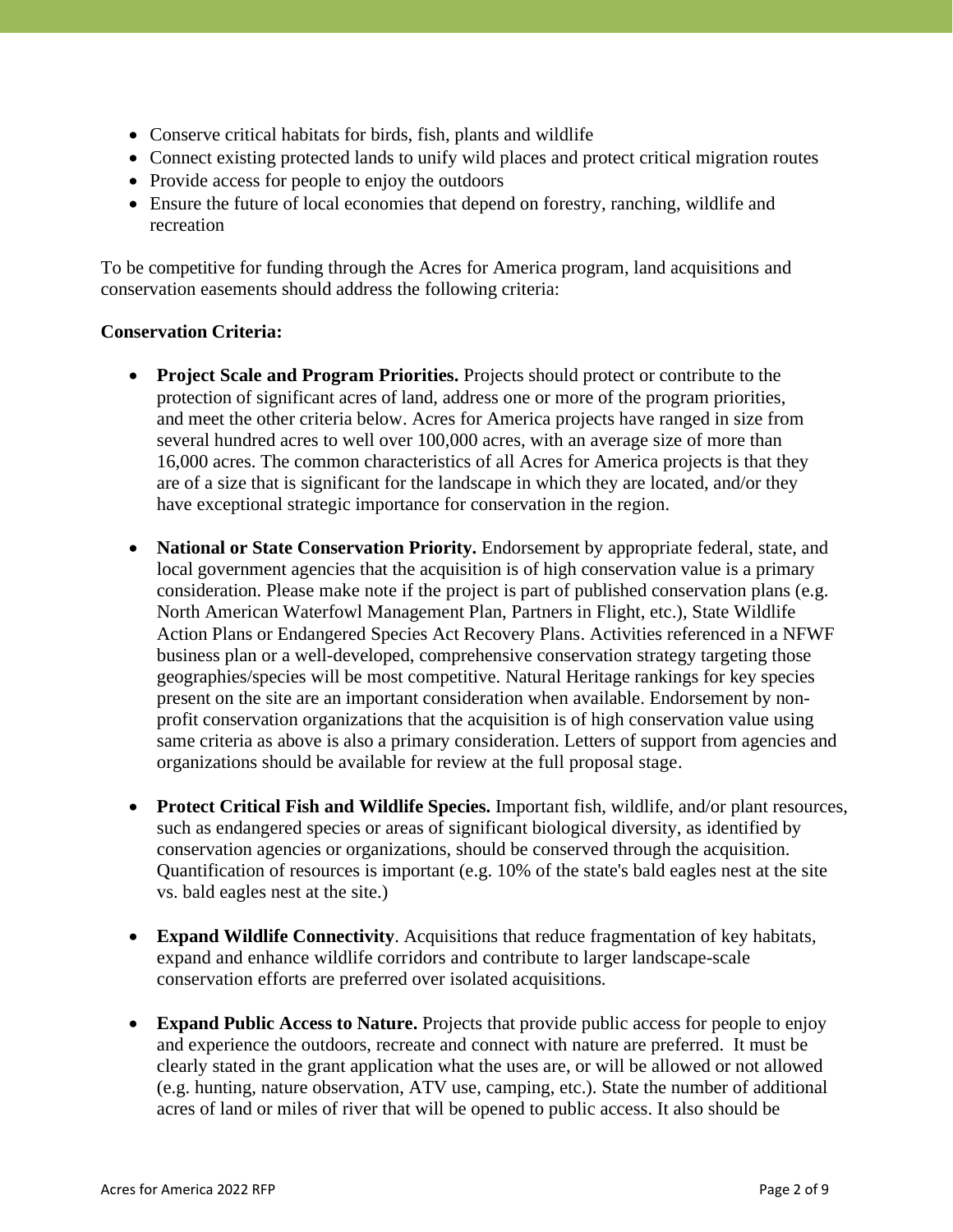indicated whether by acquiring this land public access will be improved to neighboring parcels. NFWF understands that conservation easement projects may have difficulty satisfying this criterion, and that species conservation and public access may not be accomplished on the same property.

- **Benefit Local Economies.** Projects that can demonstrate the connection between the land acquisition and related benefits to local economies are preferred. For example, projects could help expand tourism or recreational economies, or contribute to community forestry. Applicants are encouraged to estimate the economic benefits that are expected as a result of the project (i.e., number of jobs sustained or created).
- **Provide a Range of Ecological Services**. Please indicate if the project can demonstrate or even quantify the ecological services provided or protected through land protection (i.e., securing drinking water sources, or protecting stream flow for aquatic resources, carbon sequestration).
- **Under Threat of Conversion**. Please demonstrate the threats to the property and what would happen if the property is not conserved (i.e. risk of area being converted to alternate land cover, or area is zoned to allow for conversion of habitat to an alternate land use, or whether there is a competing buyer, etc.). Examples from the local landscape are helpful.

#### **Additional Criteria:**

- **Shapefile.** In the Full Proposal stage only, applicants will be required to provide detailed digital Shapefiles in Easygrants delineating the land proposed for conservation in the context of adjacent protected lands.
- **Transaction Structure.** Explain in detail the ENTIRE transaction, communicating stepby-step pieces of the acquisition (i.e. total purchase price, who is selling the property, who will purchase the property, what entity will be the long-term manager of the property).
- **Acquisition Disposition.** Final disposition of land, including long-term ownership and management plans, must be clearly stated. If the federal government is to receive land, additional review by NFWF may be necessary.
- **Easement Restrictions.** If a conservation easement will be acquired, explain in detail the restrictions to be included, and how these will protect the conservation values of the property.

**Community Impact and Engagement**: Projects that incorporate outreach to communities, foster community engagement, and pursue collaborative management leading to measurable conservation benefits are encouraged. When possible, projects should be developed through community input and co-design processes ensuring traditional knowledge elevation. Additionally, projects should engage community-level partners (e.g., municipalities, NGOs, community organizations, community leaders) to help design, implement, and maintain projects to secure maximum benefits for communities, maintenance, and sustainability post-grant award.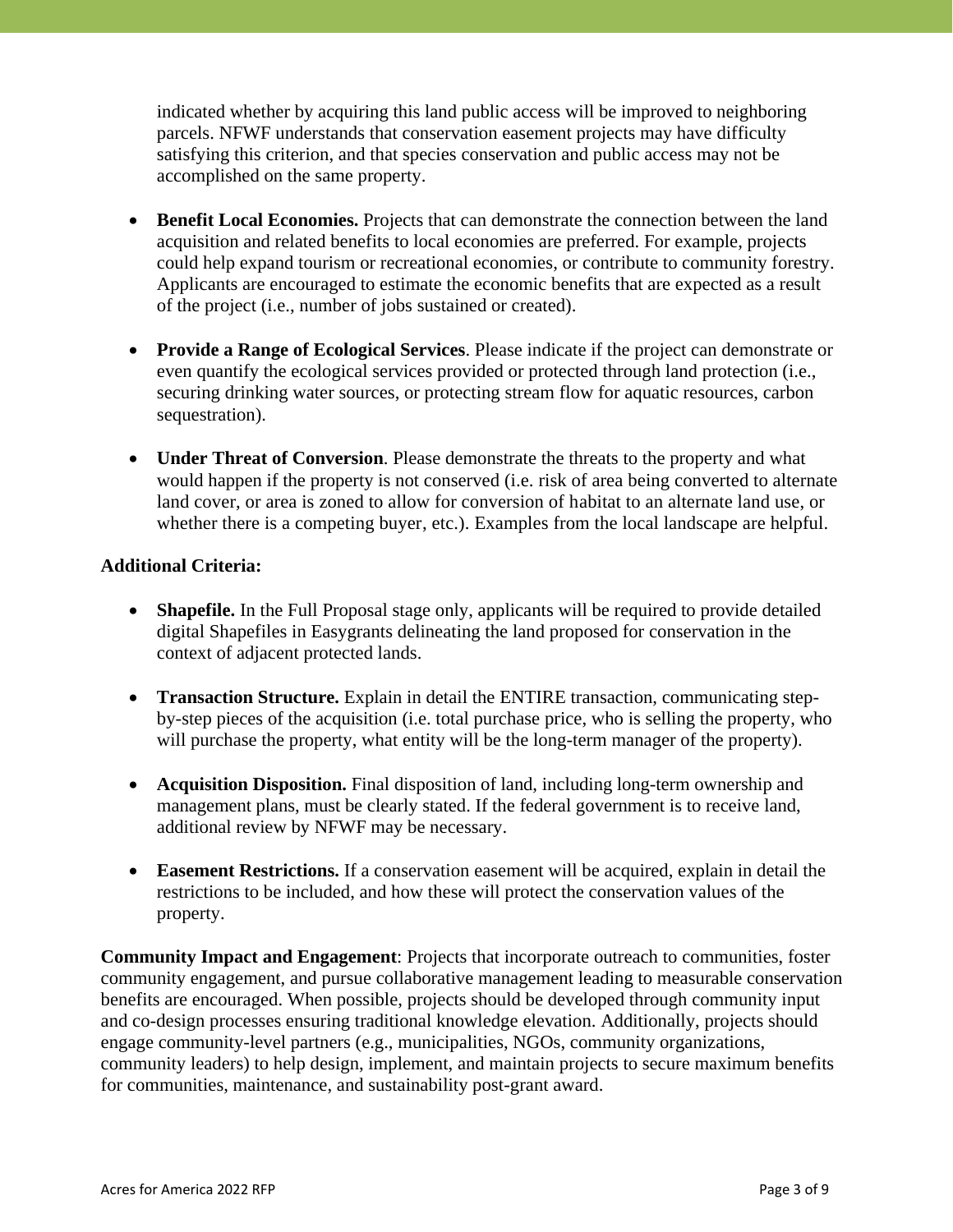# **PROJECT METRICS**

To better gauge progress on individual grants and to ensure greater consistency of project data provided by multiple grants, the Acres for America program has a list of metrics in Easygrants to choose from for reporting. We ask that full proposal applicants select all relevant metrics from this list for their project (all possible program metrics are shown in the table below). This feature will only show up in Easygrants during the full proposal round; however, it is encouraged that pre-proposal narratives make reference to these metrics as well.

| <b>Project Activity</b>   | <b>Recommended</b><br><b>Metric</b>    | <b>Additional Guidance</b>                                                                                                                                                                                              |
|---------------------------|----------------------------------------|-------------------------------------------------------------------------------------------------------------------------------------------------------------------------------------------------------------------------|
| Conservation<br>Easements | # Acres<br>protected under<br>easement | Enter the total number of acres protected under long-term<br>easement (permanent or $>30$ yrs). Please also indicate the<br>acres of wetland, timberlands, grazing lands protected<br>within the easement in the NOTES. |
| Conservation<br>Easements | # Acres<br>connected                   | Enter the total number of conservation acres permanently<br>connected as a result of this easement (include your<br>proposed easement in this total).                                                                   |
| Conservation<br>Easements | # Miles under<br>long-term<br>easement | Enter the number of stream/riverine/riparian miles protected<br>within your proposed property area or as a result of the<br>easement.                                                                                   |
| Land<br>Acquisitions      | # Acres<br>acquired in fee             | Enter the total number of acres acquired in fee title. Please<br>also indicate the acres of wetland, timberlands, grazing<br>lands protected within the acquisition in the NOTES.                                       |
| Land<br>Acquisitions      | # Acres<br>connected                   | Enter the total number of conservation acres permanently<br>connected as a result of this acquisition (include your<br>proposed land acquisition in this total).                                                        |
| Land<br>Acquisitions      | # Miles<br>acquired                    | Enter the number of stream/riverine/riparian miles protected<br>within your proposed property area or as a result of the<br>acquisition.                                                                                |
| Economic Benefit          | # Jobs created                         | Enter the number of jobs created as a result of the<br>acquisition/easement.                                                                                                                                            |
| Economic Benefit          | # Jobs sustained                       | Enter the number of jobs sustained as a result of the<br>acquisition/easement.                                                                                                                                          |
| <b>Public Access</b>      | # Acres with<br>public access          | Enter the number of acres that have been opened to public<br>access as a result of this project. Typically this will be just<br>your project, not adjacent lands.                                                       |
| <b>Public Access</b>      | # Miles with<br>public access          | Enter the number of stream/riverine/riparian miles that have<br>been opened to public access as a result of this project.<br>Typically this will be just your project, not adjacent lands.                              |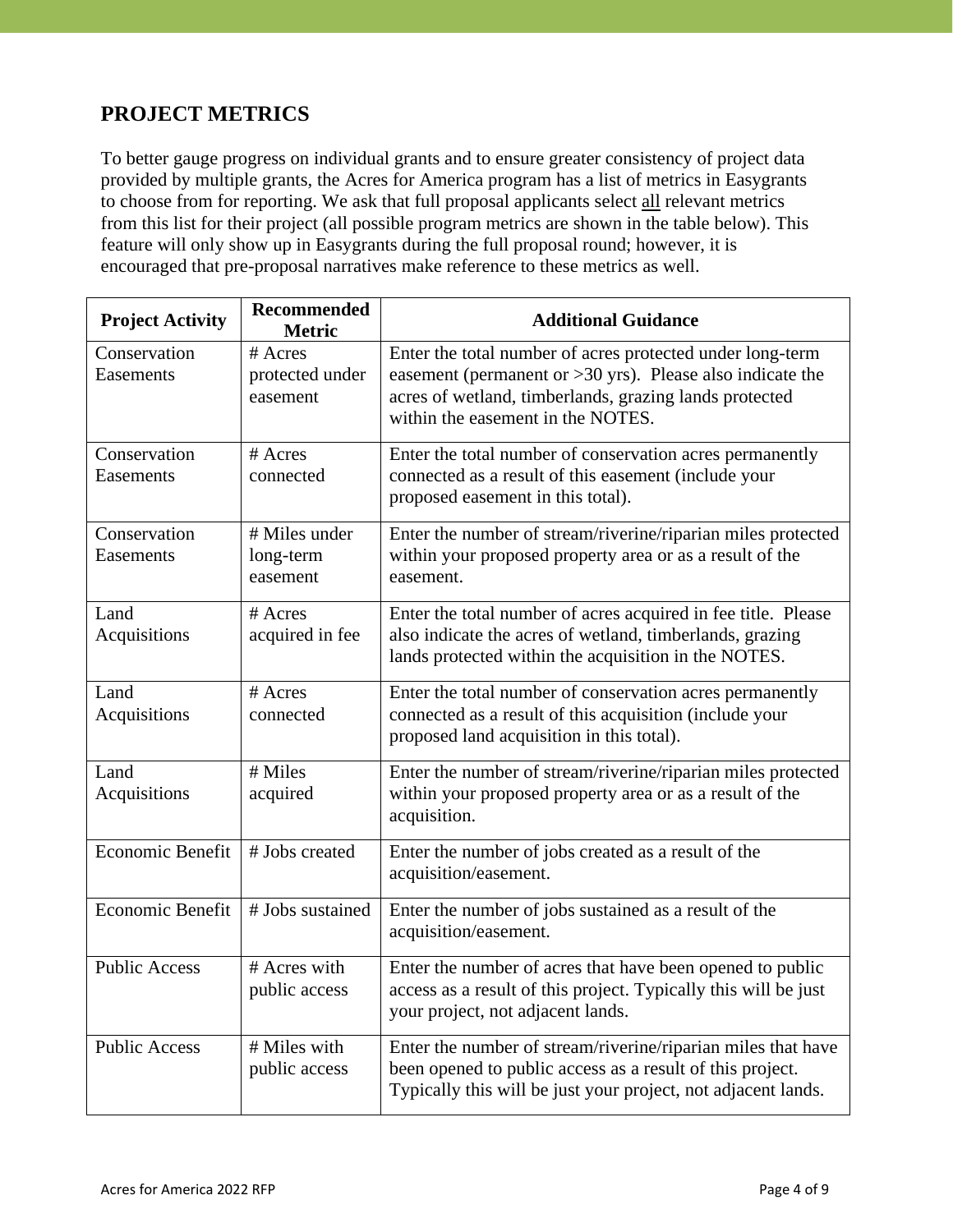# **ELIGIBILITY**

#### **Eligible and Ineligible Entities**

- Eligible applicants include non-profit 501(c) organizations, state government agencies, local governments, municipal governments, Tribal governments and organizations, and educational institutions.
- Ineligible applicants include U.S. Federal government agencies, businesses, unincorporated individuals, and international organizations.

#### **Ineligible Uses of Grant Funds**

- Federal funds and matching contributions may not be used to procure or obtain equipment, services, or systems (including entering into or renewing a contract) that uses telecommunications equipment or services produced by Huawei Technologies Company or ZTE Corporation (or any subsidiary or affiliate of such entities) as a substantial or essential component, or as critical technology of any system. Refer to Public Law 115-232, section 889 for additional information.
- NFWF funds and matching contributions may not be used to support political advocacy, fundraising, lobbying, litigation, terrorist activities or Foreign Corrupt Practices Act violations.
- NFWF funds may not be used to support ongoing efforts to comply with legal requirements, including permit conditions, mitigation and settlement agreements. However, grant funds may be used to support projects that enhance or improve upon existing baseline compliance efforts.
- Equipment: Applicants are encouraged to rent equipment where possible and cost-effective or use matching funds to make those purchases. NFWF acknowledges, however, that some projects may only be completed using NFWF funds to procure equipment. If this applies to your project, please contact the program staff listed in this RFP to discuss options.

#### **Land Acquisition and Conservation Easement Eligibility**

- All acquisition documents, including appraisals, title reports, environmental hazard assessments, mineral rights assessments, surveys, and where appropriate a local attorney's opinion of easement viability, as well as other appropriate documents, must be available for NFWF staff review as part of the application process. For more specific information regarding funding an acquisition of interest in real property, see NFWF's [Applicant's](https://www.nfwf.org/apply-grant/application-information/faqs) FAQ webpage.
- NFWF has required language that must be incorporated into the grant agreement and land use records (i.e. deed, conservation easement). See NFWF's [Land Acquisition/Easement](https://www.nfwf.org/land-acquisitioneasement-guidance)  [Guidance](https://www.nfwf.org/land-acquisitioneasement-guidance) webpage for details.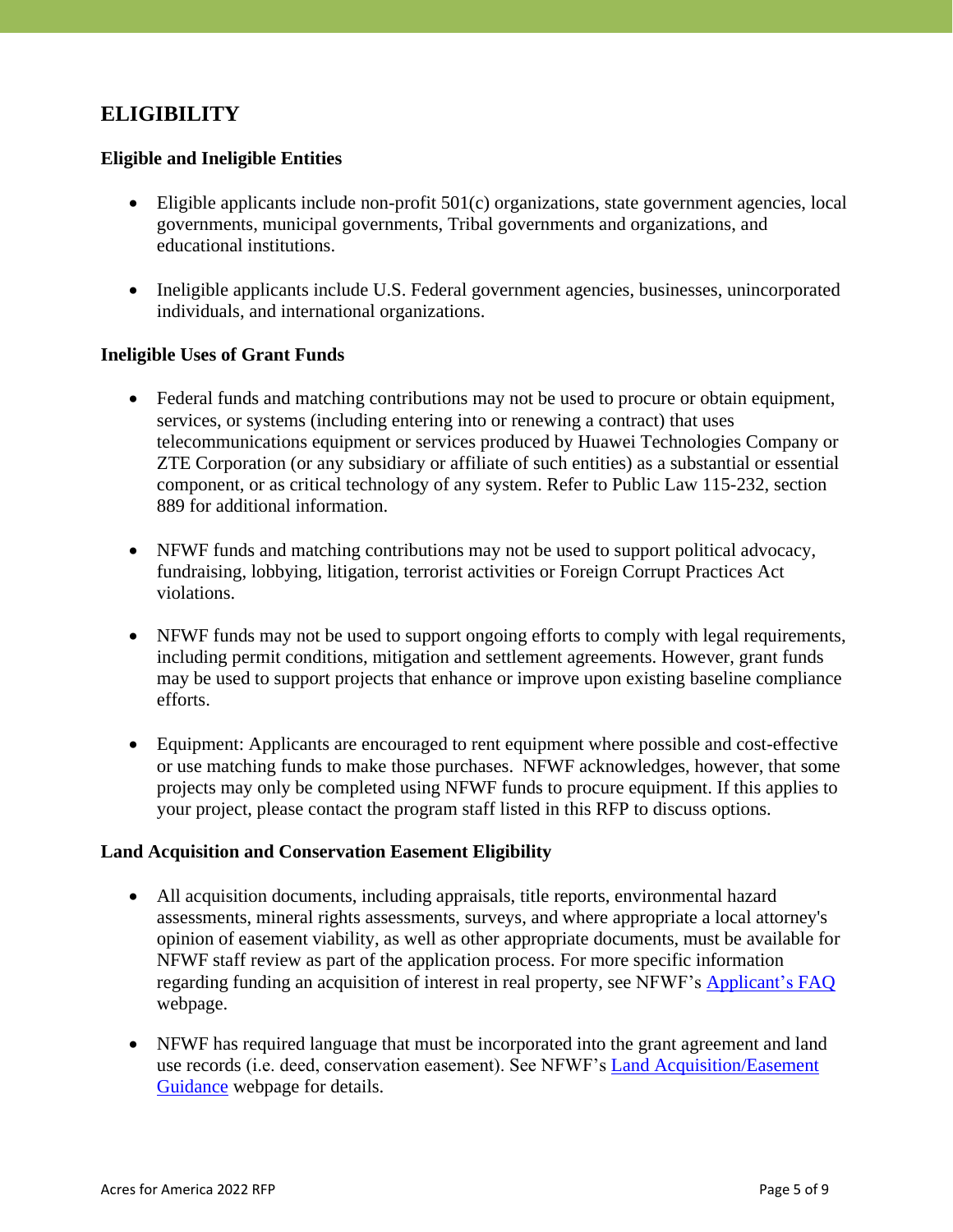• The fee transfer or perpetual conservation easement must qualify for "conservation" purposes" as defined by Internal Revenue Code Section 170(h), which generally includes the following:

> the preservation of land areas for outdoor recreation by, or the education of, the general public; the protection of relatively natural habitats of fish, wildlife, or plants, or similar ecosystems; the preservation of open space - including farmland and forestland - for scenic enjoyment or pursuant to an adopted governmental conservation policy; in either case, such open space preservation must yield a significant public benefit; the preservation of historically important land areas or buildings.

- Debt retirement on acquisition projects is not preferred.
- Applicants should be able to secure letters of support from appropriate Congressional representatives for acquisition of interest in a real property if requested by NFWF.

# **FUNDING AVAILABILITY & MATCH**

Approximately \$3 million will be available to support projects in 2022. Based on prior year decisions, we anticipate that between four and eight projects will be awarded funds. All grant awards require a minimum 1:1 match of cash or contributed goods and services. Both Federal and non-Federal funds may be considered as match. Please include ALL matching sources no matter the status (intend to apply, application submitted, pledged, received). Due to the competitive nature of this program, successful Acres for America projects typically have matching funds at a 5:1 ratio or greater.

# **EVALUATION CRITERIA**

All proposals will be screened for relevance, accuracy, completeness and compliance with NFWF and funding source policies. Proposals will then be evaluated based on the extent to which they meet the following criteria.

**Program Goals and Priorities** – Project contributes to the Program's overall habitat and species conservation goals, and has specific, quantifiable performance metrics to evaluate project success. Project addresses one or more of the program priorities.

**Technical Merit** – Project is technically sound and feasible, and the proposal sets forth a clear, logical and achievable work plan and timeline.

**Cost-Effectiveness** – Project includes a cost-effective budget that balances performance risk and efficient use of funds. Cost-effectiveness evaluation may include, but is not limited to, an assessment of either or both direct and indirect costs in the proposed budget. The federal government has determined that a *de minimis* 10% indirect rate is an acceptable minimum for organizations without a NICRA, as such NFWF reserves the right to scrutinize all proposals with indirect rates above 10% for cost-effectiveness.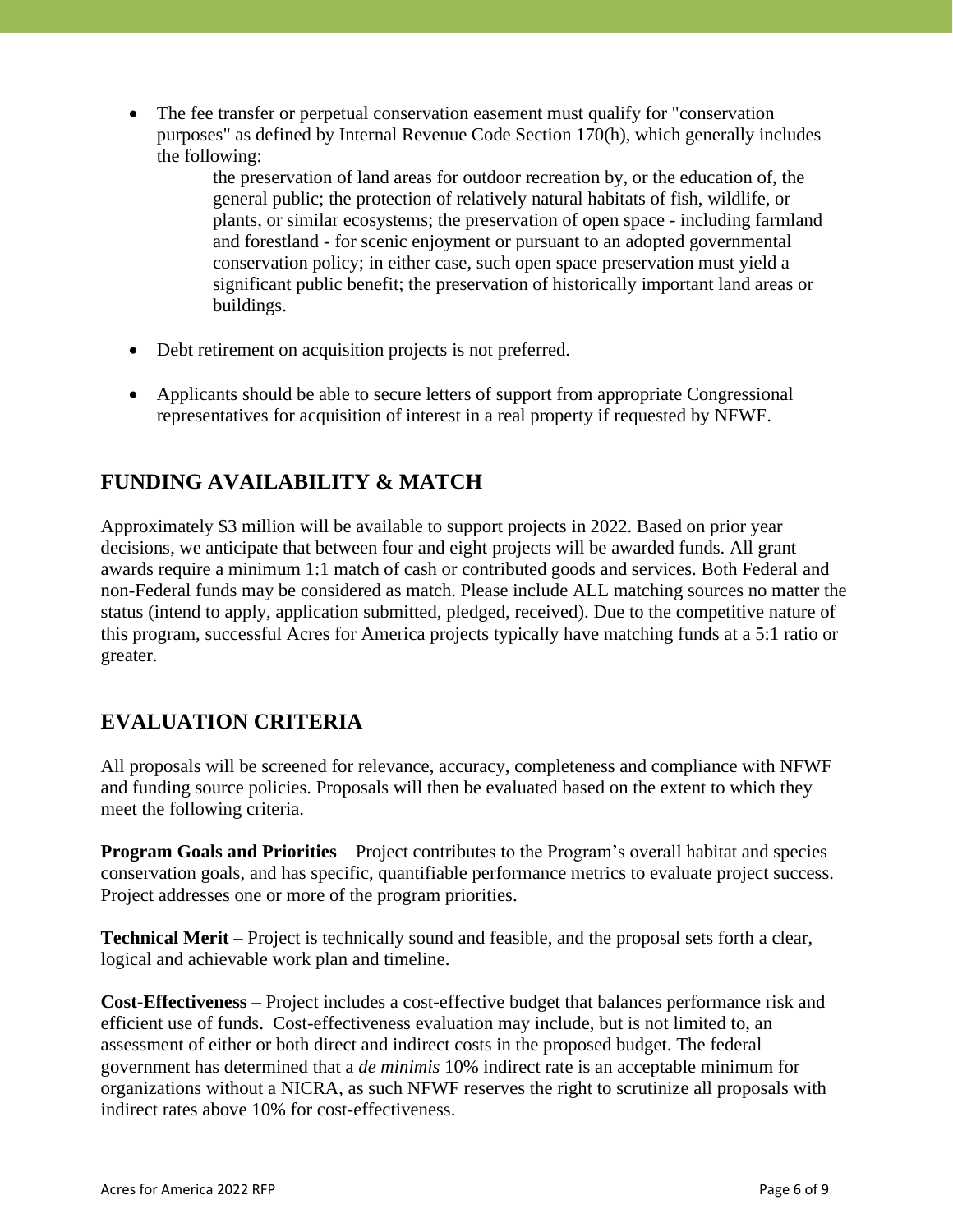**Transferability** – Project has potential and plan to transfer lessons learned to other communities and/or to be integrated into government programs and policies.

**Funding Need** – Project establishes a clear need for the funds being requested, and demonstrates that activities would not move forward absent funding.

**Ensure Long-Term Stewardship** – Projects that have a specific plan to transfer management to a resource agency or manage the lands in such a way to maximize ecosystem benefits and provide access to the public are preferred.

**Conservation Plan and Context** – The project advances an existing conservation plan or strategy.

**Past Success** – Applicant has a proven track record of success in implementing conservation practices with specific, measurable results.

**Partnership** – An appropriate organization or coalition exists to implement the project and the project is supported by a strong local partnership that leverages additional funds and will sustain it after the life of the grant. Identify proposed partners, if known, the roles they will play in implementing the project, and how this project will build new or enhance existing partnerships. (Note: a project partner is any local community, non-profit organization, tribe, and/or local, state, and federal government agency that contributes to the project in a substantial way and is closely involved in the completion of the project.)

## **OTHER**

**Budget** – Costs are allowable, reasonable and budgeted in accordance with NFWF's [Budget](http://www.nfwf.org/whatwedo/grants/applicants/Pages/budget-instructions.aspx)  [Instructions](http://www.nfwf.org/whatwedo/grants/applicants/Pages/budget-instructions.aspx) cost categories. Federally-funded projects must be in compliance with [OMB Uniform](http://www.ecfr.gov/cgi-bin/text-idx?SID=704835d27377ef5213a51c149de40cab&node=2:1.1.2.2.1&rgn=div5)  [Guidance](http://www.ecfr.gov/cgi-bin/text-idx?SID=704835d27377ef5213a51c149de40cab&node=2:1.1.2.2.1&rgn=div5) as applicable.

- Grant funds from the Acres for America program can only be applied to the property's purchase price.
- Budget section of Easygrants application:
	- o In the *General Budget Narrative* present the entire funding strategy, including the total purchase price, expected expenses, and sources of revenue.
	- o In the *Other Direct Costs*, enter 1 in the "quantity" field, and the total amount you are requesting from NFWF in the "unit cost" field.
	- o In the *Other Direct Costs Notes* field, type a sentence explaining what the funds will be used for (e.g. "NFWF grant will support the purchase and protection of the \_\_\_-acre property as described in this proposal.")

**Matching Contributions** – Matching contributions consist of cash, contributed goods and services, volunteer hours, and/or property raised and spent for the Project.

• Include ALL sources of match no matter the status (intend to apply, application submitted, pledged, received) and ensure that they cumulatively add up to the full project value. Larger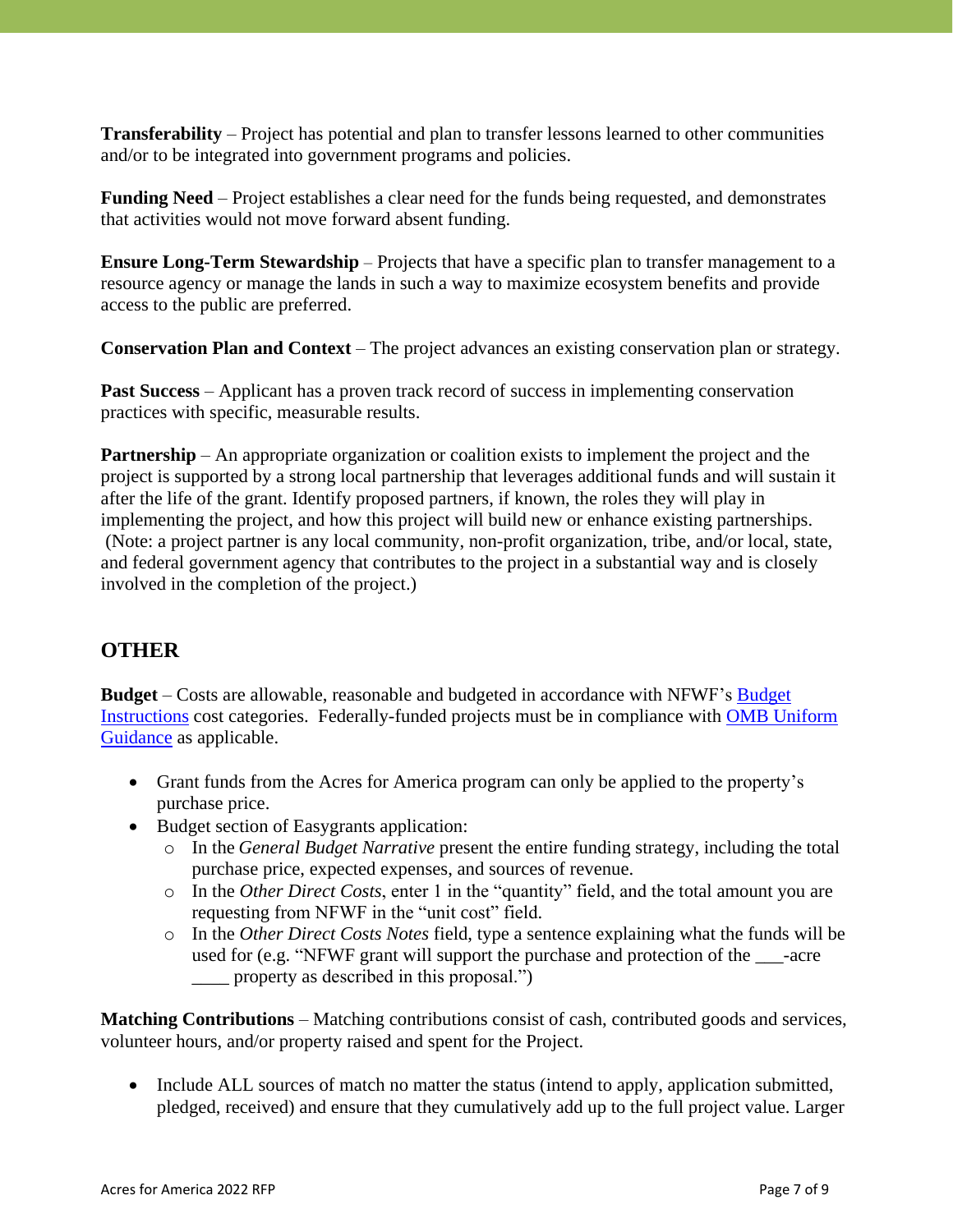match ratios and matching fund contributions from a diversity of partners are encouraged and will be more competitive during application review.

**Mitigation Funds** – Applicants that use mitigation funds as match must clearly state in the proposal how the mitigation funds will be utilized in overall project funding strategy.

**Insurance** – Award recipients will be required to obtain and maintain, at a minimum, equivalent insurance coverage for Real Property as provided to property owned by such recipient.

**Publicity and Acknowledgement of Support** – Award recipients will be required to grant NFWF the right and authority to publicize the project and NFWF's financial support for the grant in press releases, publications and other public communications. Recipients may also be asked by NFWF to provide high-resolution (minimum 300 dpi) photographs depicting the project.

**Receiving Award Funds** – Award payments are primarily reimbursable. Projects may request funds for reimbursement at any time after completing a signed agreement with NFWF. A request of an advance of funds must be due to an imminent need of expenditure and must detail how the funds will be used and provide justification and a timeline for expected disbursement of these funds.

**Applicant Demographic Information** – In an effort to better understand diversity in our grantmaking, NFWF is collecting basic information on applicants and their communities via a voluntary survey form (available in Easygrants). This information will not be shared externally or with reviewers. For more details, please see the [Tip Sheet](https://www.nfwf.org/sites/default/files/2022-03/Applicant%20TipSheet%202022.pdf) and the Uploads section of Easygrants.

**Compliance Requirements** – Projects selected may be subject to requirements under the National Environmental Policy Act, Endangered Species Act (state and federal), and National Historic Preservation Act. As may be applicable, successful applicants may be required to comply with additional Federal, state or local requirements and obtain all necessary permits and clearances.

**Procurement** – If the applicant chooses to specifically identify proposed Contractor(s) for Services, an award by NFWF to the applicant does not constitute NFWF's express written authorization for the applicant to procure such specific services noncompetitively. When procuring goods and services, NFWF recipients must follow documented procurement procedures which reflect applicable laws and regulations.

### **TIMELINE**

Dates of activities are subject to change. Please check the **Acres for America Program** page of the NFWF website for the most current dates and information.

Applicant Webinar [\(Register Here\)](https://attendee.gotowebinar.com/register/4022317421360457744) April 12, 2022, 1:00-2:00 PM ET Pre-Proposal Due Date May 5, 2022 by 11:59 PM ET Invitations for Full Proposals Sent late-May 2022 Full Proposal Due Date June 30, 2022 by 11:59 PM ET Award Decisions Announced Fall 2021